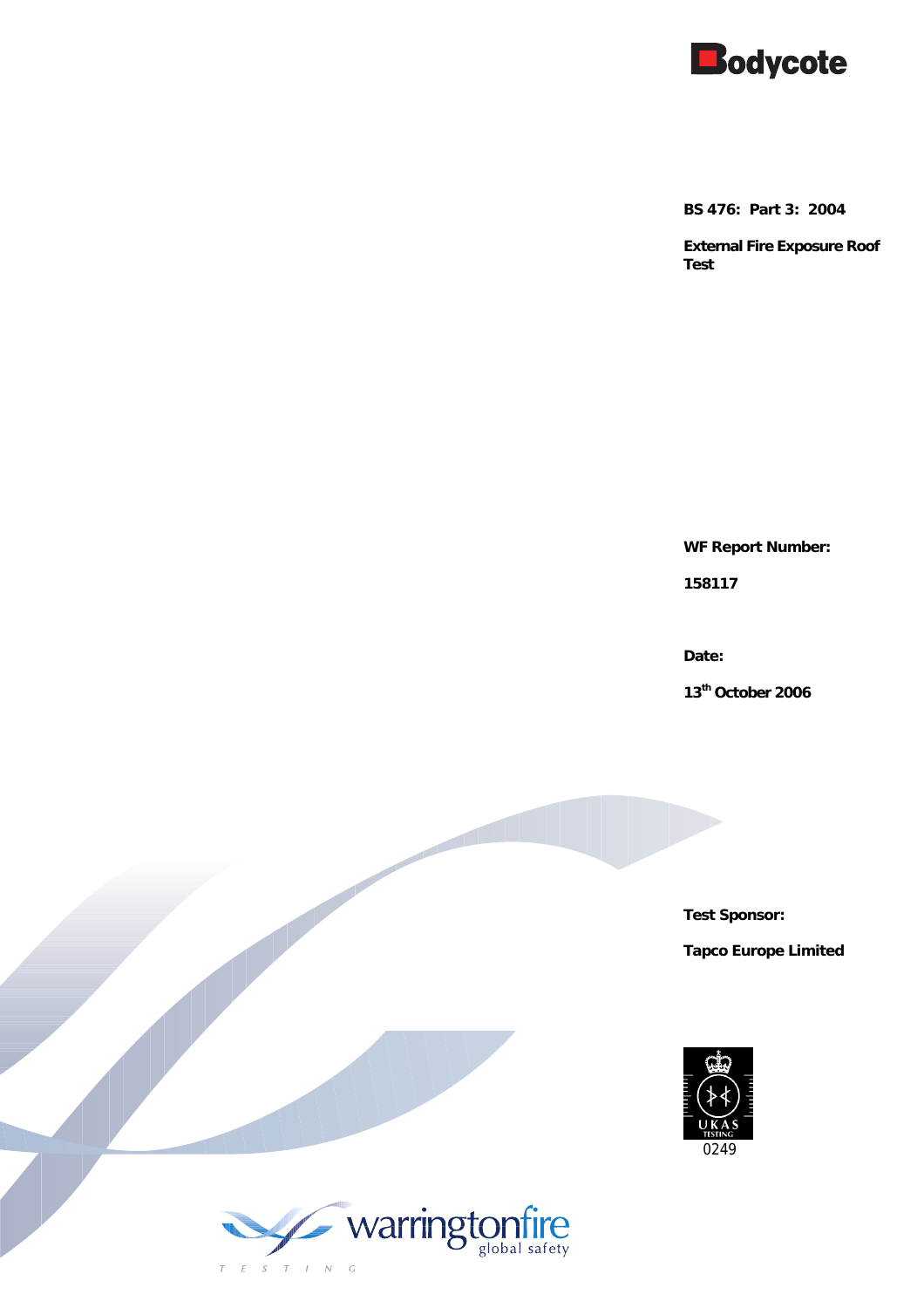WF Report No. 158117 Page 2 of 9

**Warringtonfire Test Report No 158117** 

**BS 476: Part 3: 2004 External Fire Exposure Roof Test**

**Sponsored By** 

**Tapco Europe Limited Unit 32, Tokenspire Business Park, Hull Road Woodmansey East Yorkshire HU17 OTB** 



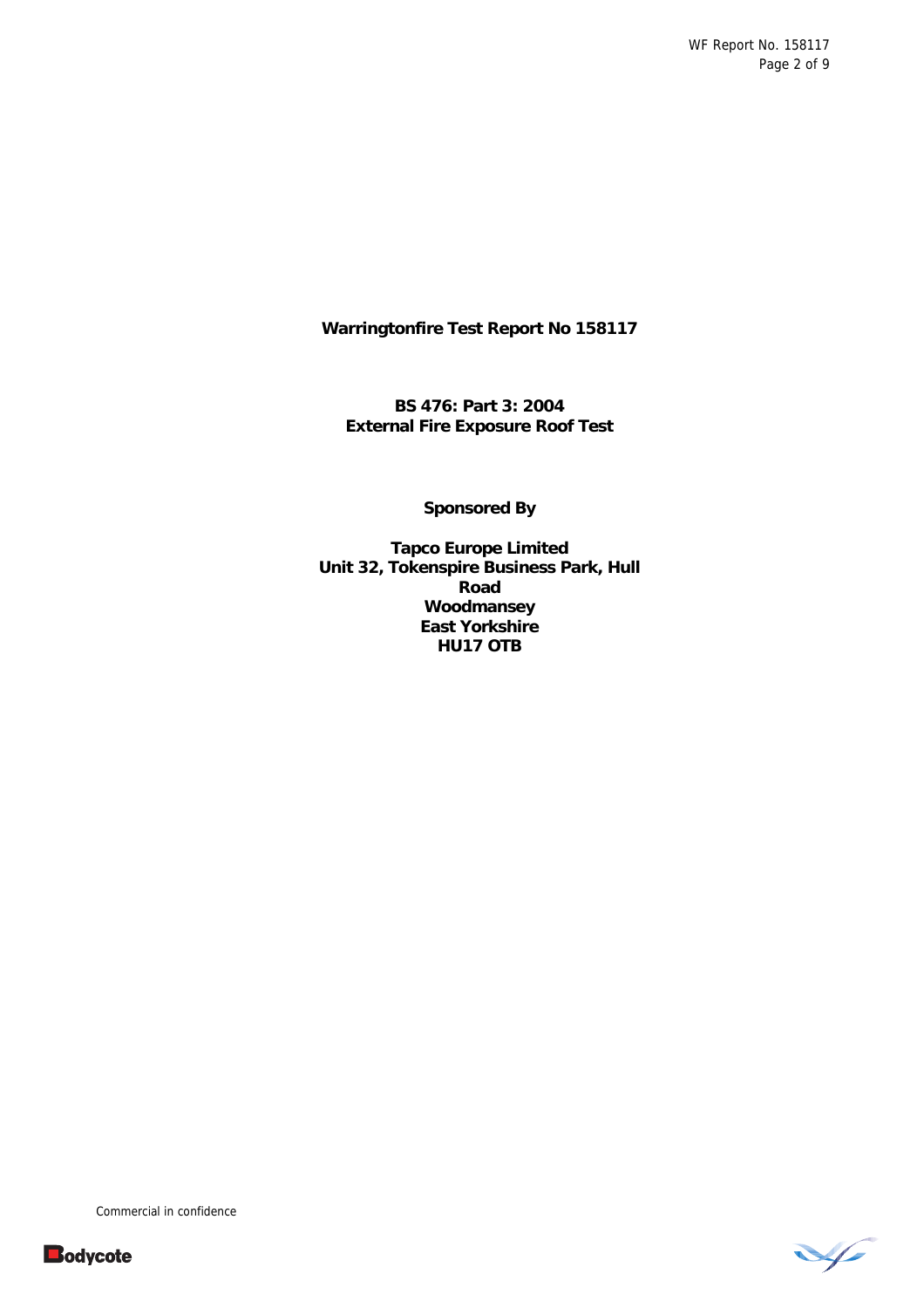| <b>CONTENTS</b> | <b>PAGE NO.</b> |
|-----------------|-----------------|
|                 |                 |
|                 |                 |
|                 |                 |
|                 |                 |
|                 |                 |



V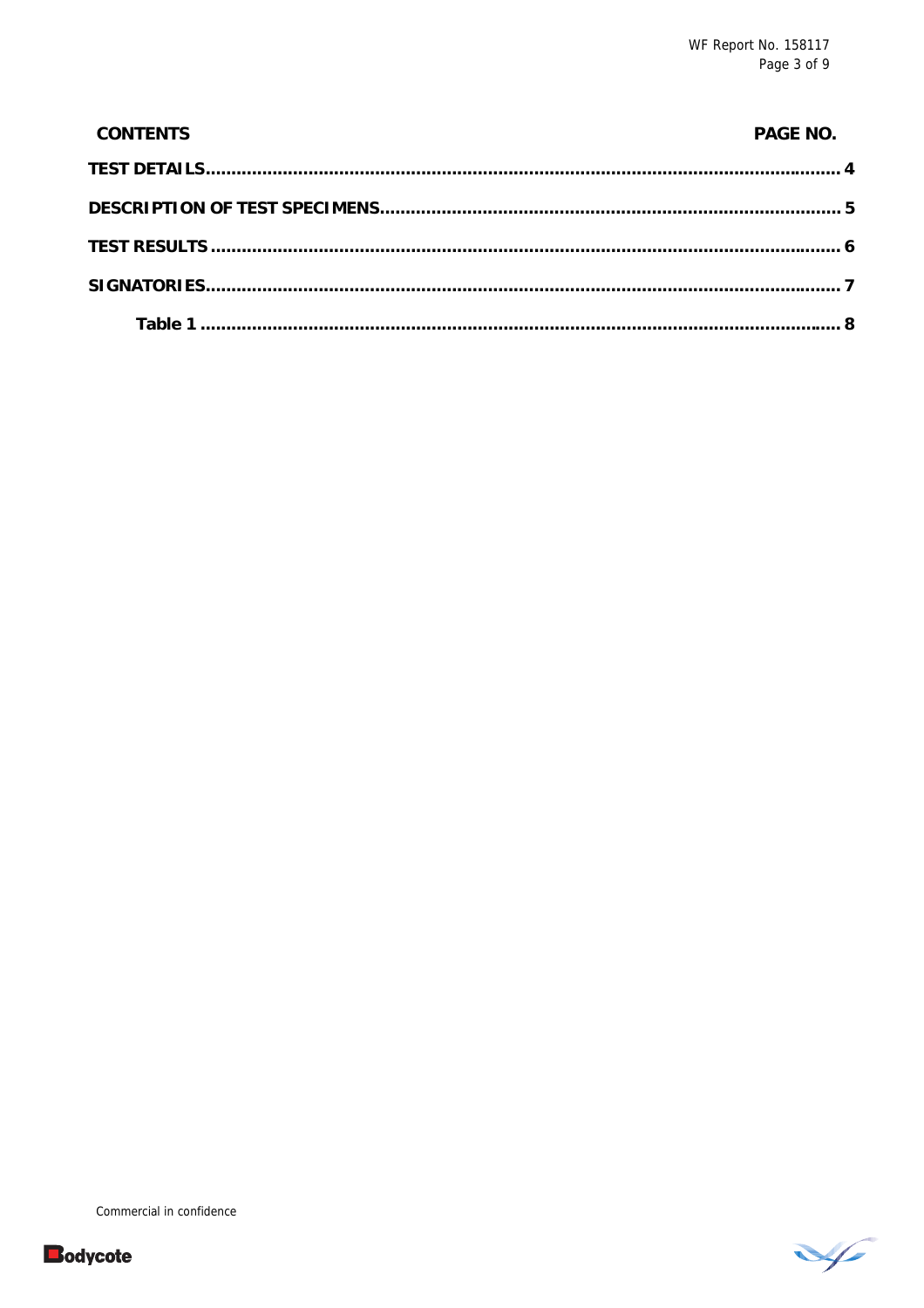V

| <b>Test Details</b>                   |                                                                                                                                                                                                                                                                                                                                                                                                                                                                                                                                                                                                                                                                            |
|---------------------------------------|----------------------------------------------------------------------------------------------------------------------------------------------------------------------------------------------------------------------------------------------------------------------------------------------------------------------------------------------------------------------------------------------------------------------------------------------------------------------------------------------------------------------------------------------------------------------------------------------------------------------------------------------------------------------------|
| <b>Purpose of test</b>                | To determine the performance of specimens of a roof construction when they<br>are subjected to the conditions of the test specified in BS 476: Part 3: 2004,<br>"British Standard Specification for Fire Tests on Building Materials and<br>Structures - External Fire Exposure Roof Tests".                                                                                                                                                                                                                                                                                                                                                                               |
| <b>Scope of test</b>                  | The test was performed in accordance with the test procedures specified in BS<br>476: Part 3: 2004 and this report should be read in conjunction with that<br>British Standard.<br>The tests are designed to enable measurement of:                                                                                                                                                                                                                                                                                                                                                                                                                                        |
|                                       | a) capacity of a representative section of a roof to resist penetration by<br>fire when the external surface is exposed to radiation and flame; and<br>b) distance of the spread of flame on the outer surface of the roof<br>covering under certain conditions.                                                                                                                                                                                                                                                                                                                                                                                                           |
|                                       | Roofs are graded according to the angle at which they are tested, the time for<br>which they resist penetration by fire and the distance of superficial spread of<br>flame on their external surface.                                                                                                                                                                                                                                                                                                                                                                                                                                                                      |
| <b>Fire test study</b><br>group       | The test specimens are tested at an angle of $45^\circ$ to the horizontal (sloping<br>position) unless the roof construction is used at an angle of less than 10° to the<br>horizontal, in which case the specimens are tested horizontally (flat position).<br>Certain aspects of some fire test specifications are open to different<br>interpretations. The Fire Test Study Group and EGOLF have identified a<br>number of such areas and have agreed Resolutions which define common<br>agreement of interpretations between fire test laboratories which are members<br>of the Groups. Where such Resolutions are applicable to this test they have<br>been followed. |
| <b>Instruction to</b><br>test         | The test was conducted on the $12th$ October 2006 at the request of Tapco<br>Europe Limited, the sponsor of the test.                                                                                                                                                                                                                                                                                                                                                                                                                                                                                                                                                      |
| <b>Provision of test</b><br>specimens | The specimens were supplied by the sponsor of the test. Warringtonfire was<br>not involved in any selection or sampling procedure.                                                                                                                                                                                                                                                                                                                                                                                                                                                                                                                                         |
| <b>Conditioning of</b><br>specimens   | The specimens were received on the 21 <sup>st</sup> September 2006. Prior to testing the<br>specimens were conditioned to equilibrium in an atmosphere having a<br>temperature of 23 $\pm$ 2°C and a relative humidity of 45 to 55%.                                                                                                                                                                                                                                                                                                                                                                                                                                       |
| <b>Orientation of</b><br>specimens    | The specimens were tested in the sloping position.                                                                                                                                                                                                                                                                                                                                                                                                                                                                                                                                                                                                                         |

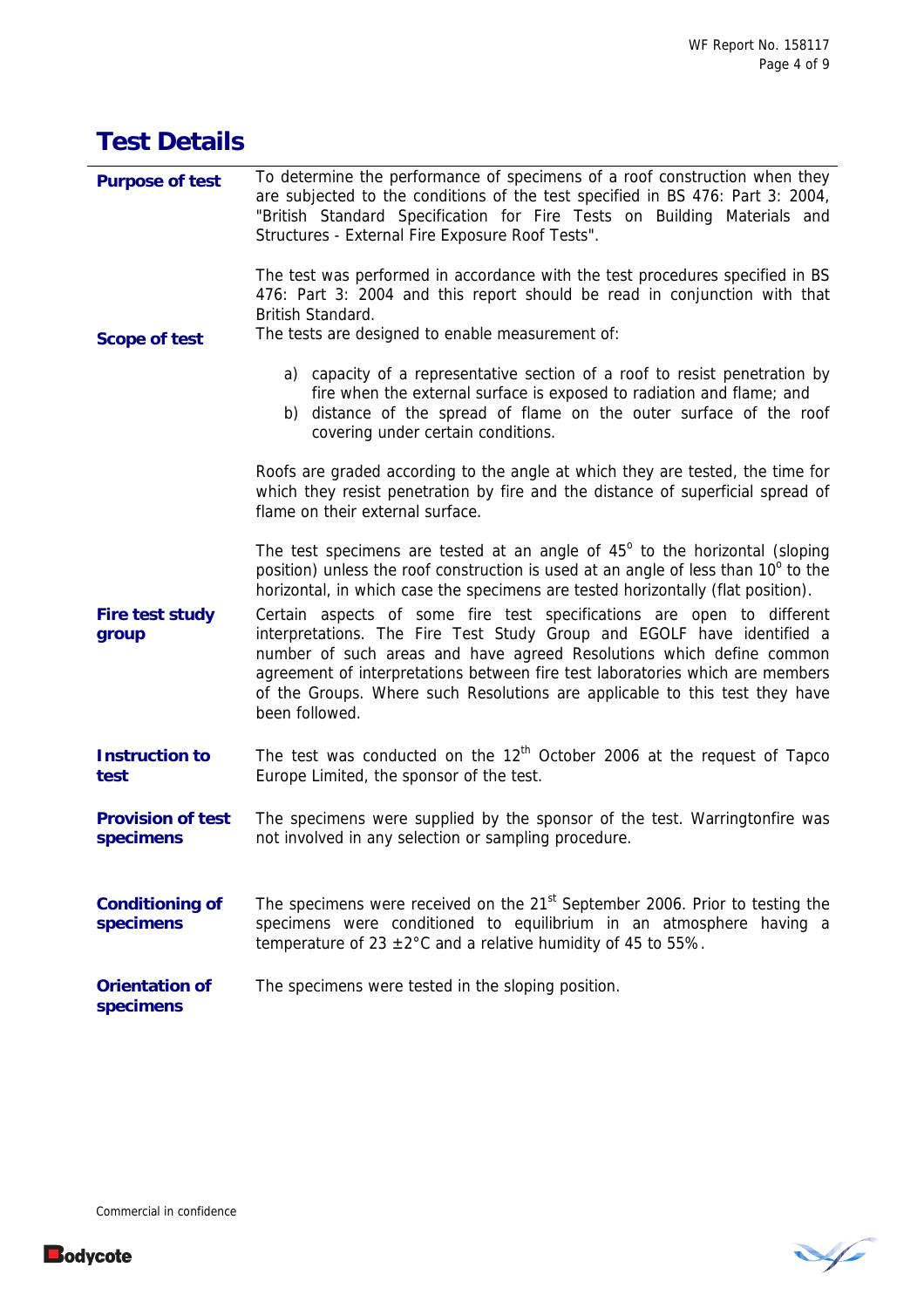# **Description of Test Specimens**

The description of the specimens given below has been prepared from information provided by the sponsor of the test. All values quoted are nominal, unless tolerances are given.

| General description            |                                               | Plastic based roofing tile with an underlay<br>mechanically fixed to a batten and rafter system.                                                                                                     |
|--------------------------------|-----------------------------------------------|------------------------------------------------------------------------------------------------------------------------------------------------------------------------------------------------------|
|                                | Product reference                             | "Inspire Slate"                                                                                                                                                                                      |
|                                | <b>Composition details</b>                    | Polypropylene, Limestone, Pigment Blend,<br><b>UV</b><br>Absorber and Additives. The sponsor was unable to<br>provide any further information in relation to the<br>composition of the roofing tiles |
| <b>Plastic Tiles</b>           | Name of manufacturer                          | <b>Inspire Slate</b>                                                                                                                                                                                 |
| (Test Face)                    | Tile size                                     | 288mm x 438mm                                                                                                                                                                                        |
|                                | Weight per unit area                          | 4.76kg/m <sup>2</sup>                                                                                                                                                                                |
|                                | <b>Thickness</b>                              | Tapers from a thickness of 7mm at the top of the tile<br>to 3.5mm at the bottom edge.                                                                                                                |
|                                | Colour                                        | "Grey"                                                                                                                                                                                               |
|                                | Flame retardant details                       | See Note 1 Below                                                                                                                                                                                     |
| Underlay                       | General description                           | Roofing Underlayment                                                                                                                                                                                 |
|                                | Product reference                             | "Layfast SBS TU-35"                                                                                                                                                                                  |
|                                | Composition details                           | Asphalt, Fiberglass, Rubber, Sand, Granules. The<br>sponsor was unable to provide<br>any further<br>information in relation to the composition of the<br>underlay.                                   |
|                                | Name of manufacturer                          | MB Technology                                                                                                                                                                                        |
|                                | Weight per unit area                          | $1.81$ kg/m <sup>2</sup>                                                                                                                                                                             |
|                                | <b>Thickness</b>                              | 1.1mm                                                                                                                                                                                                |
|                                | Colour                                        | <b>Black</b>                                                                                                                                                                                         |
|                                | Flame retardant details                       | See Note 2 Below                                                                                                                                                                                     |
|                                | Brief description of<br>manufacturing process | See Note 2 Below                                                                                                                                                                                     |
| Mounting and<br>fixing details | wooden battens with 3/4" clout nails.         | The specimens were fixed to a 50mm x 50mm wooden frame with 30mm x 30mm                                                                                                                              |

**Note 1 : The sponsor of the test has confirmed that no flame retardant additives were utilised in the production of the product / component.** 

**Note 2 : The sponsor was unable to provide this information.**



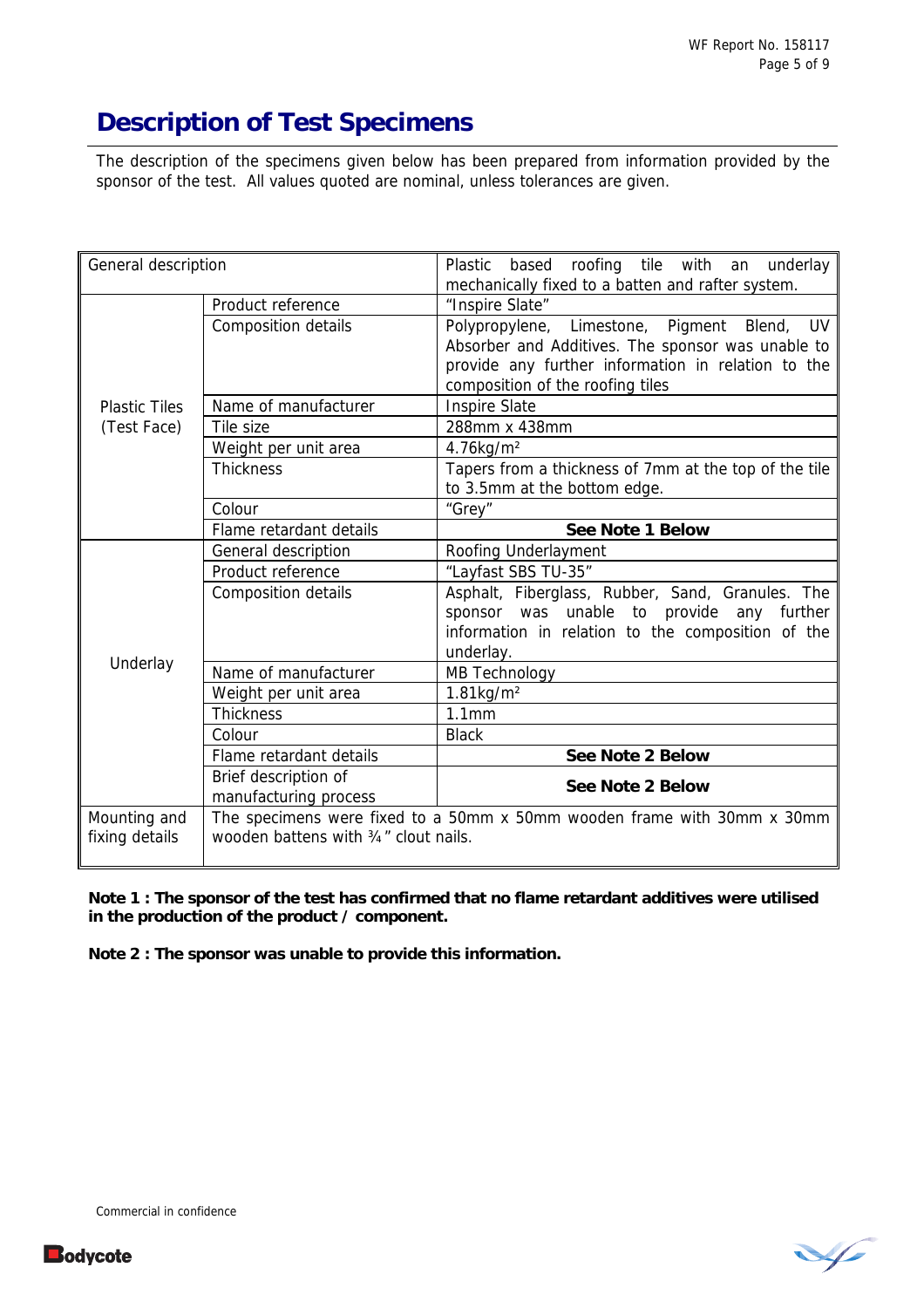## **Test Results**

**Results of test** The test results relate only to the behaviour of the test specimens of the construction under the particular conditions of test, they are not intended to be the sole criterion for assessing the potential fire hazard of the construction in use.

> The test results relate only to the specimens of the roof construction which were tested. Small differences in the composition or thickness of the construction may significantly affect the results of the test and may therefore invalidate the test results. Care should be taken to ensure that any construction which is supplied or used is fully represented by the specimens which were tested.

The results of the tests on each of the specimens are given in Table 1.

**In Accordance With The Designations Defined In BS 476: Part 3: 2004 The Test Specimens Are In Category "EXT.S.AC".** 

**Validity** The specification and interpretation of fire test methods are the subject of ongoing development and refinement. Changes in associated legislation may also occur. For these reasons it is recommended that the relevance of test reports over five years old should be considered by the user. The laboratory that issued the report will be able to offer, on behalf of the legal owner, a review of the procedures adopted for a particular test to ensure that they are consistent with current practices, and if required may endorse the test report.

> This report may only be reproduced in full. Extracts or abridgements shall not be published without permission of warringtonfire



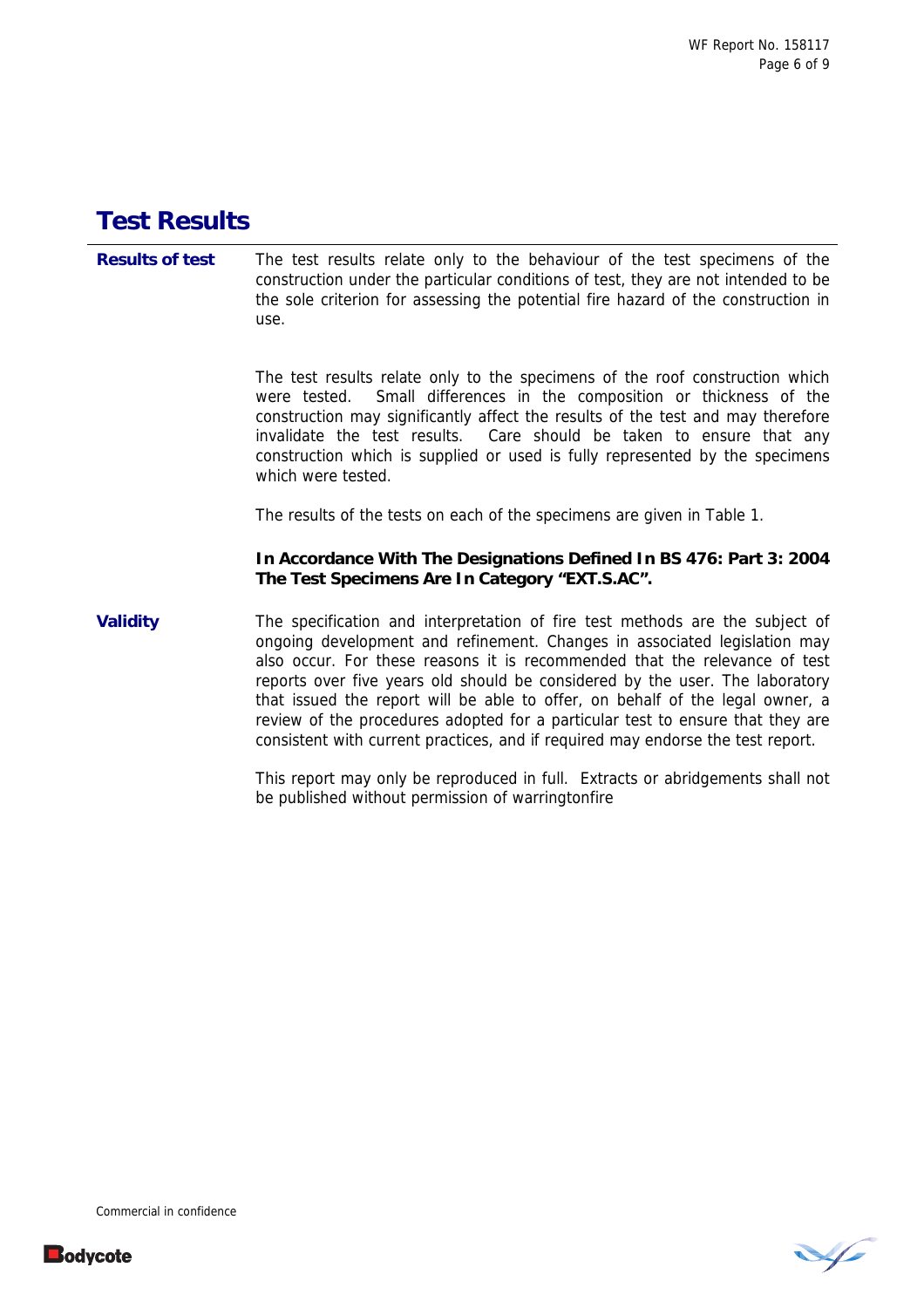# **Signatories**

Responsible Officer A Myler\* Approved I Moore \* Laboratory Supervisor  $P\in \mathcal{M}$ Head of Department P E Lythgoe \*

\* For and on behalf of warringtonfire.

Report Issued: 13<sup>th</sup> October 2006

This version of the report has been produced from a .pdf format electronic file that has been provided by Warringtonfire to the sponsor of the report and must only be reproduced in full. Extracts or abridgements of reports must not be published without permission of Warringtonfire. The original signed paper version of this report, which includes signatures in blue ink, is the sole authentic version. Only original paper versions of this report bear authentic signatures of the responsible Warringtonfire staff.

Commercial in confidence

**Bodycote** 

V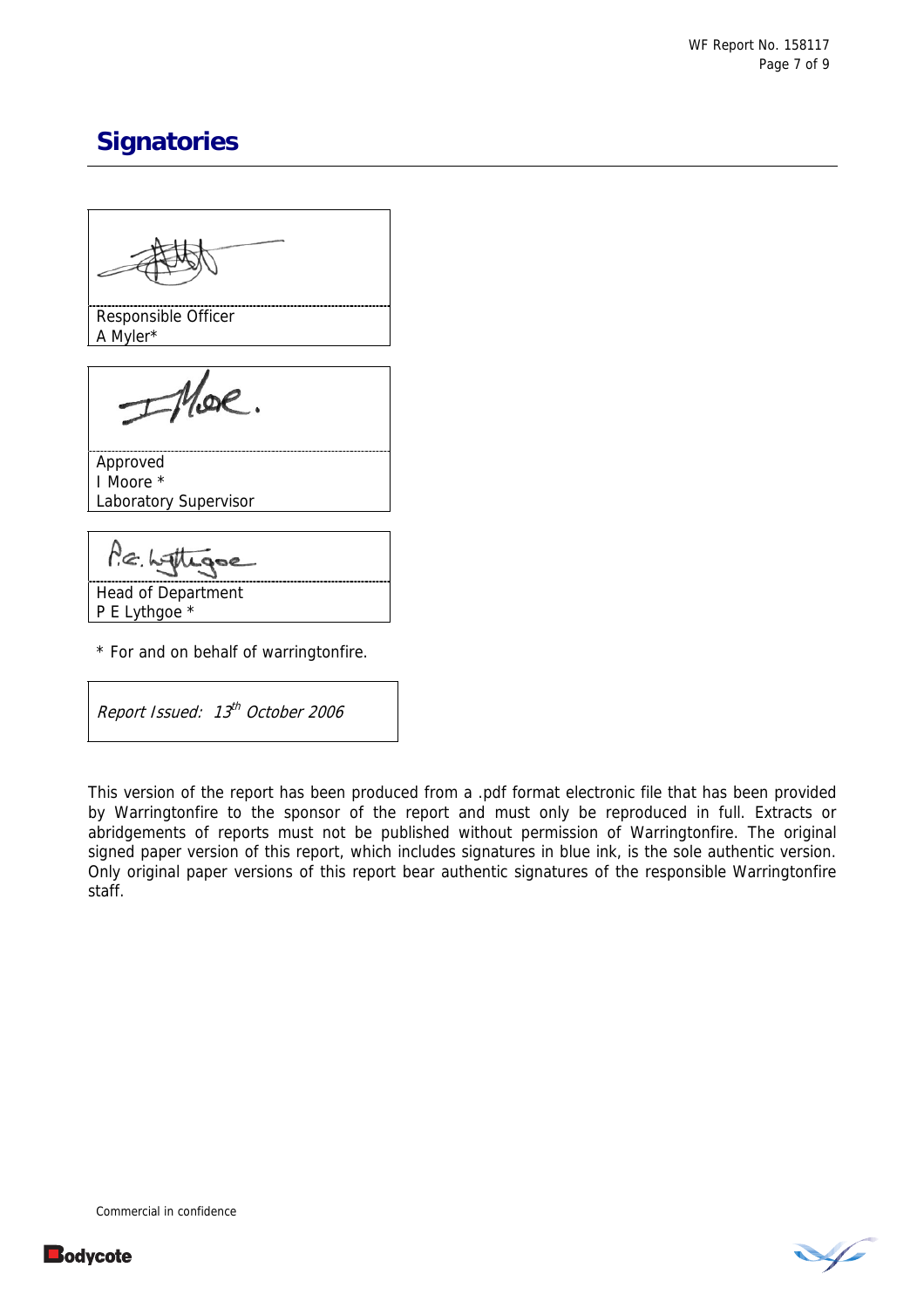| PRELIMINARY IGNITION TEST WITH BURNING                                              | Specimen No: |
|-------------------------------------------------------------------------------------|--------------|
| <b>BRANDS (STAGE 1)</b>                                                             |              |
| Room Temperature at Start of Test (°C)                                              | 16           |
| Time to Fire Penetration (if applicable) (min:sec)                                  | N/A          |
| Duration of Flaming after Withdrawal of the Test Flame (if<br>applicable) (min:sec) | 1:11         |
| Maximum Flame Spread Distance (if applicable) (mm)                                  | N/A          |

| SPREAD OF FLAME TEST WITH BURNING BRANDS                                            | Specimen No: |       |       |
|-------------------------------------------------------------------------------------|--------------|-------|-------|
| AND SUPPLEMENTARY RADIANT HEAT (STAGE 2)                                            |              |       |       |
| Room Temperature at Start of Test (°C)                                              | -29          | -28   | 29    |
| Duration of Flaming after Withdrawal of the Test Flame (if<br>applicable) (min:sec) | 79:08        | 88:12 | 78.26 |
| Maximum Flame Spread Distance (if applicable) (mm)                                  | 580          | 630   | 590   |
| Other observations:                                                                 |              |       |       |

In the case of each specimen, ignition occurred upon application of the pilot flame during the third minute of the test.

In the case of each specimen, flaming remained upon removal of the pilot flame during the fourth minute of the test and began to spread down over the specimen surface from the fifth minute of the test.

| PENETRATION TEST WITH BURNING BRANDS, WIND<br>AND SUPPLEMENTARY RADIANT HEAT (STAGE 3)                                                             |     | Specimen No: |     |  |
|----------------------------------------------------------------------------------------------------------------------------------------------------|-----|--------------|-----|--|
|                                                                                                                                                    |     | 6            |     |  |
| Room Temperature at Start of Test (°C)                                                                                                             | 30  | 30           | 30  |  |
| Time to Fire Penetration (if applicable) (min:sec)                                                                                                 | N/A | N/A          | N/A |  |
| Other observations:<br>In the case of each specimen, ignition occurred upon application of the pilot flame during<br>the sixth minute of the test. |     |              |     |  |
| In the case of each specimen, flaming remained upon removal of the pilot flame at six<br>minutes and continued to the end of the test duration.    |     |              |     |  |

In the case of each specimen fire penetration did not occur.





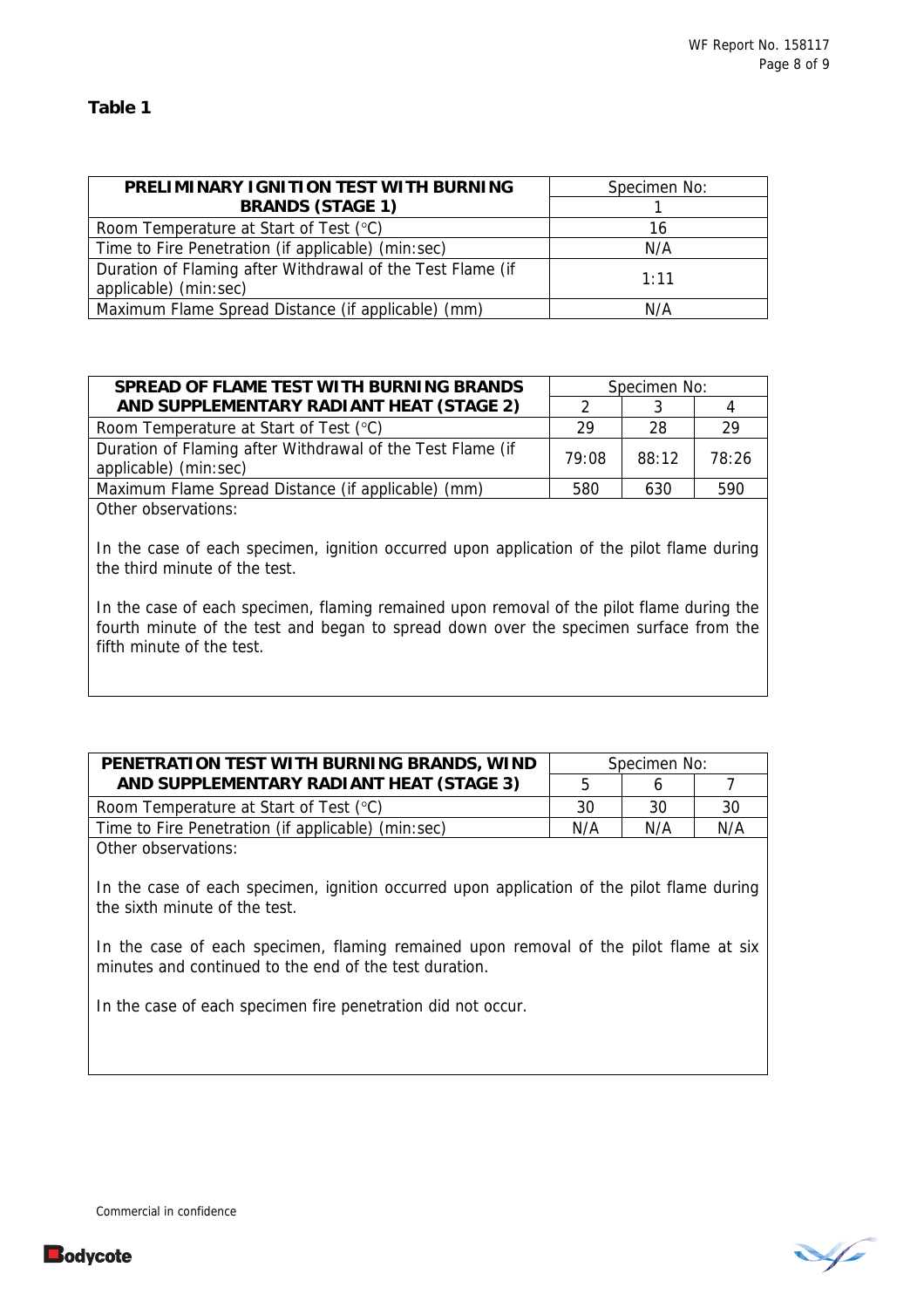#### **Classification Of Specimens**

The following is reproduced from Clause 4 of BS 476: Part 3: 2004.

#### **4 Classification**

#### **4.1 Roof system**

Roof systems shall be designated by the letters EXT.F or EXT.S to indicate whether the test results apply to a flat (horizontal) or an inclined roof system, respectively

### **4.2 Fire Resistance of roof system**

### **4.2.1 Coding system**

Roof systems subject to conditions of external fire shall be classified according to both the time of penetration and the distance of spread of flame along their external surface.

Each category designation shall consist of two letters, e.g. AA, AC, BB, these being determined as specified in 4.22 and 4.23

#### **4.2.2 Fire penetration (first letter)**

- A. Those specimens that have not been penetrated within one hour
- B. Those specimens that are penetrated in not less than 30 min.
- C. Those specimens that are penetrated in less than 30 min.
- D. Those specimens that are penetrated in the preliminary flame test

#### **4.2.3 Spread of flame (second letter)**

- A. Those specimens on which there is no spread of flame
- B. Those specimens on which there is not more than 533mm spread of flame
- C. Those specimens on which there is more than 533mm spread of flame
- D. Those specimens that continue to burn for five minutes after withdrawal of the test flame or spread more than 381mm across the region of burning in the preliminary test.

#### **4.2.4 Suffix "X"**

Attention shall be drawn to dripping from the underside of the specimen, any mechanical failure, and any development of holes, by adding a suffix "X" to the designation to denote that one or more of these took place during the test.

EXAMPLE 1 EXT.F.AA is a flat roofing system with one hour fire penetration resistance on which there was no spread of flame.

EXAMPLE 2 EXT.S.CCX is an inclined roofing system with less than 30 min fire penetration resistance, on which the spread of flame exceeded 533mm and further deterioration took place.

V